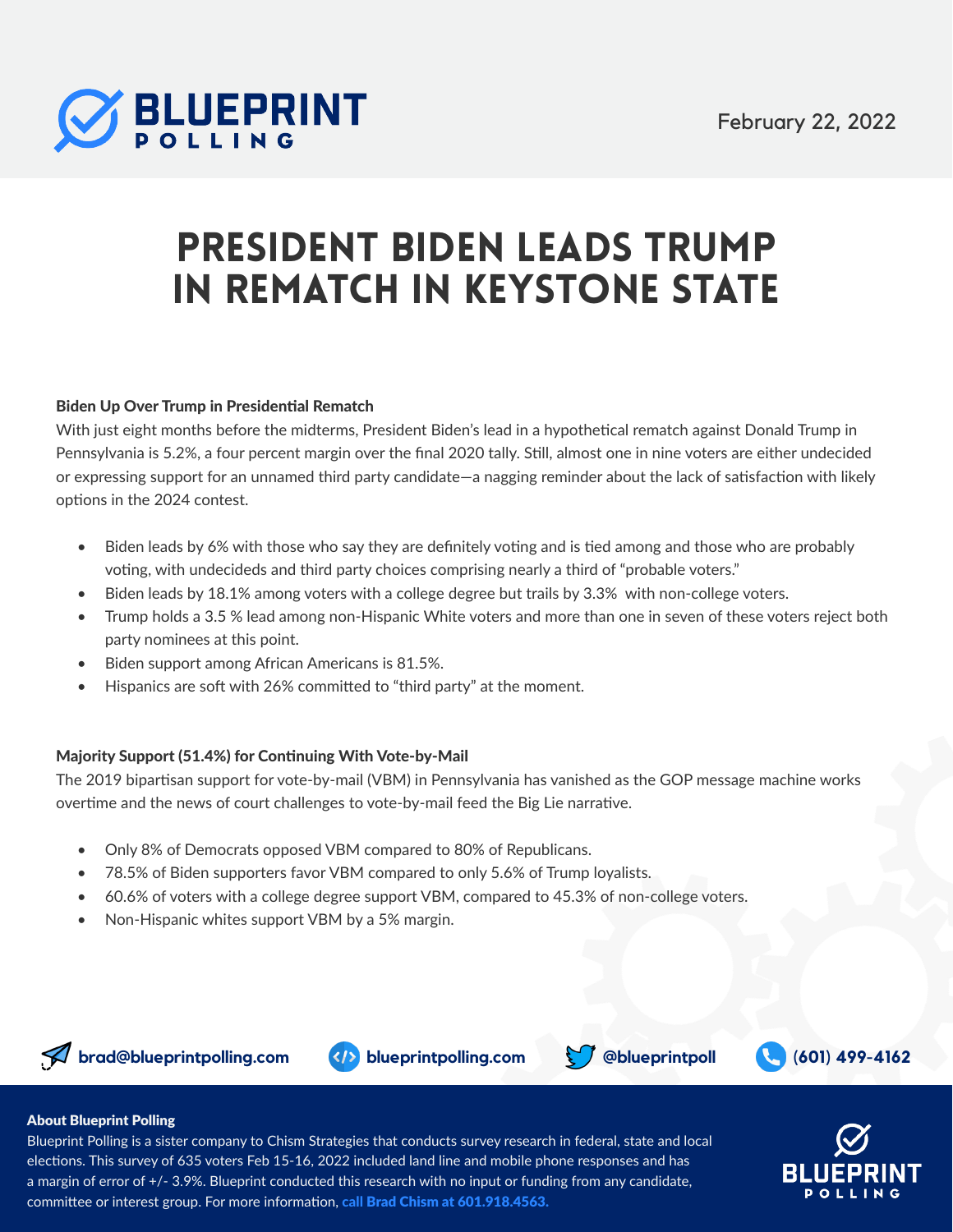

Pennsylvania Survey February 15 - 16, 2022  $N = 635$ 

- Q1 How likely are you to vote in the 2022 midterm elections this November?
	- 88.3% Definitely voting
	- 11.7% Probably voting
- Q2 If the 2024 presidential election is a rematch of the 2020 contest, which candidate will you support?
	- 45.1% Democrat Joe Biden
	- 39.9% Republican Donald Trump
	- 7.9% Third-party candidate
	- 7.1% Undecided
- Q3 In 2019 Democrats and Republicans in the Pennsylvania legislature agreed to allow voting by mail in all elections. Now this practice is being challenged in the courts. How do you feel about continuing to allow vote-by-mail in Pennsylvania?
	- 51.4% Support
	- 41.3% Oppose
	- 7.3% Undecided
- Q4 For statistical purposes only, what was your age at your last birthday?
	- 22.0% 18 to 34
	- 14.0% 35 to 44
	- 17.0% 45 to 54
	- 20.0% 55 to 64
	- 27.0% 65 or older
- Q5 And please confirm your gender.
	- 52.0% Female
	- 46.0% Male
	- 2.0% Non-binary
- Q6 Again, for statistical purposes only, what is your ethnicity?
	- 8.0% African American or Black
	- 2.0% Asian American
	- 81.0% Caucasian or White
	- 5.0% Hispanic or Latino
	- 2.0% Mixed race
	- 2.0% Other
- Q7 How would you describe your partisan affiliation?
	- 28.4% Strong Democrat
	- 14.4% Lean Democrat
	- 21.3% Independent
	- 11.8% Lean Republican
	- 24.0% Strong Republican
- Q8 What was your highest level of education?
	- 33.0% High school or less
	- 27.0% Some college
	- 29.0% Four-year degree
	- 11.0% Advanced degree

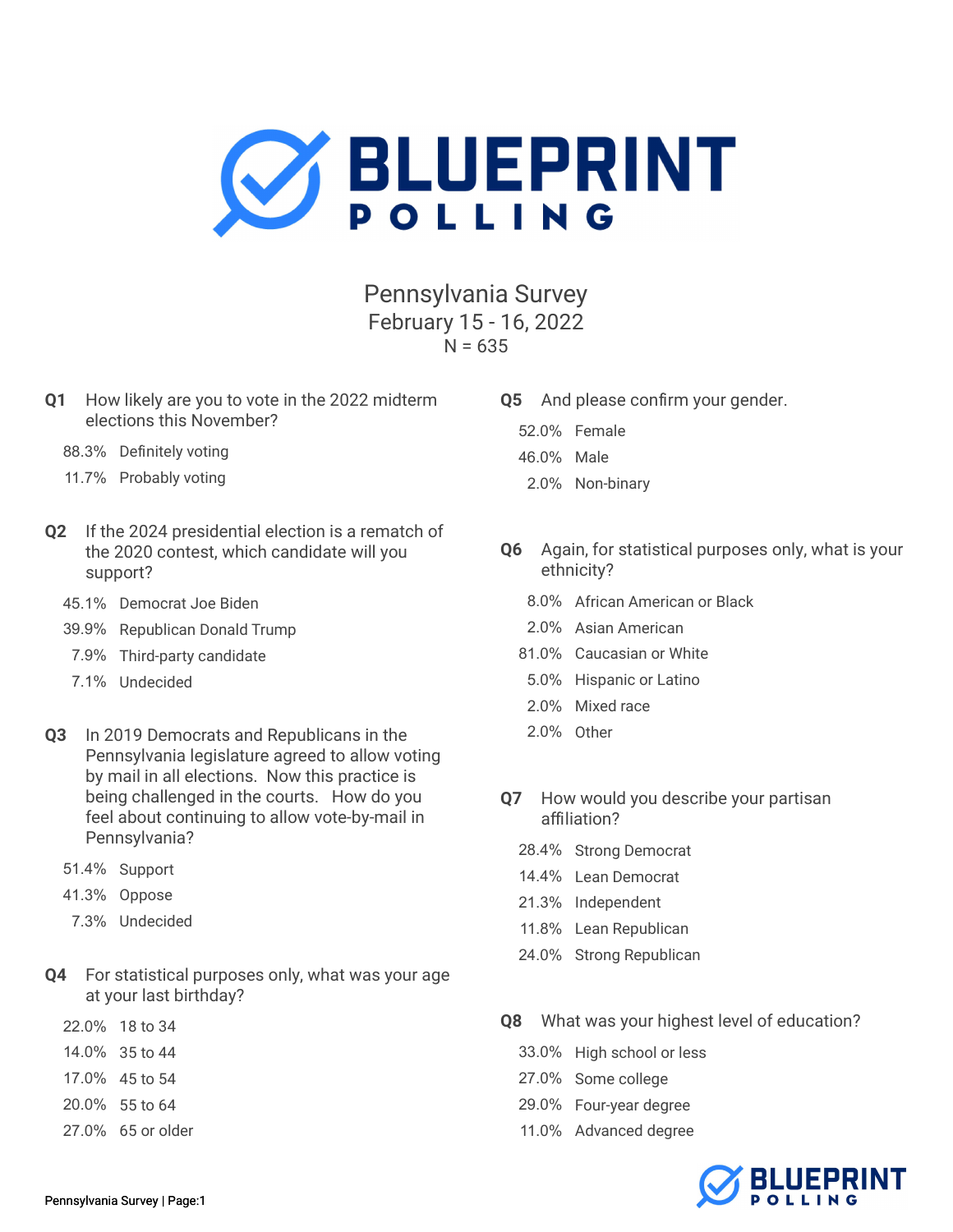|                               |              | Q01 Vote                    |                    | Q02 President                |                                      |                 |                       | Q03 Mail Voting |        |                  | Q04 Age  |          |          |          |             |
|-------------------------------|--------------|-----------------------------|--------------------|------------------------------|--------------------------------------|-----------------|-----------------------|-----------------|--------|------------------|----------|----------|----------|----------|-------------|
| <b>Break %</b><br>Respondents | <b>Total</b> | <b>Definitely</b><br>voting | Probably<br>voting | <b>Democrat</b><br>Joe Biden | Republican<br><b>Donald</b><br>Trump | Third-<br>party | candidate   Undecided | <b>Support</b>  | Oppose | <b>Undecided</b> | 18 to 34 | 35 to 44 | 45 to 54 | 55 to 64 | 65 or older |
| <b>Base</b>                   |              |                             |                    |                              |                                      |                 |                       |                 |        |                  |          |          |          |          |             |
| Unweighted                    | 635          | 577                         | 58                 | 298                          | 248                                  | 43              | 46                    | 339             | 251    | 45               | 64       | 78       | 77       | 142      | 274         |
| Weighted                      | 635          | 561                         | 74                 | 286                          | 253                                  | 50              | 45                    | 326             | 262    | 46               | 140      | 89       | 108      | 127      | 171         |
| Q01 Vote                      |              |                             |                    |                              |                                      |                 |                       |                 |        |                  |          |          |          |          |             |
| Definitely voting             | 88.3%        | 100.0%                      |                    | 91.3%                        | 90.1%                                | 63.6%           | 86.0%                 | 86.2%           | 91.1%  | 86.8%            | 72.7%    | 87.5%    | 96.1%    | 94.8%    | 91.6%       |
| Probably voting               | 11.7%        |                             | 100.0%             | 8.7%                         | 9.9%                                 | 36.4%           | 14.0%                 | 13.8%           | 8.9%   | 13.2%            | 27.3%    | 12.5%    | 3.9%     | 5.2%     | 8.4%        |

|                                      |              | 001 Vote                    |                    | Q02 President            |                                             |                          |                          | Q03 Mail Voting |               |                  | Q04 Age  |          |          |          |             |
|--------------------------------------|--------------|-----------------------------|--------------------|--------------------------|---------------------------------------------|--------------------------|--------------------------|-----------------|---------------|------------------|----------|----------|----------|----------|-------------|
| <b>Break %</b><br><b>Respondents</b> | <b>Total</b> | <b>Definitely</b><br>voting | Probably<br>voting | Democrat<br>Joe Biden    | <b>Republican</b><br><b>Donald</b><br>Trump | Third-<br>party          | candidate Undecided      | Support         | <b>Oppose</b> | <b>Undecided</b> | 18 to 34 | 35 to 44 | 45 to 54 | 55 to 64 | 65 or older |
| <b>Base</b>                          |              |                             |                    |                          |                                             |                          |                          |                 |               |                  |          |          |          |          |             |
| <b>Unweighted</b>                    | 635          | 577                         | 58                 | 298                      | 248                                         | 43                       | 46                       | 339             | 251           | 45               | 64       | 78       | 77       | 142      | 274         |
| Weighted                             | 635          | 561                         | 74                 | 286                      | 253                                         | 50                       | 45                       | 326             | 262           | 46               | 140      | 89       | 108      | 127      | 171         |
| Q02 President                        |              |                             |                    |                          |                                             |                          |                          |                 |               |                  |          |          |          |          |             |
| <b>Democrat Joe Biden</b>            | 45.1%        | 46.7%                       | 33.3%              | 100.0%                   |                                             |                          |                          | 78.5%           | 5.9%          | 32.1%            | 44.8%    | 37.4%    | 44.1%    | 49.0%    | 47.1%       |
| <b>Republican Donald</b><br>Trump    | 39.9%        | 40.7%                       | 33.6%              | $-$                      | 100.0%                                      |                          |                          | 5.6%            | 83.2%         | 35.6%            | 26.7%    | 49.8%    | 47.7%    | 39.3%    | 40.9%       |
| Third-party candidate                | 7.9%         | 5.7%                        | 24.6%              |                          |                                             | 100.0%                   | $\overline{\phantom{a}}$ | 10.8%           | 3.9%          | 10.2%            | 16.5%    | 8.9%     | 3.0%     | 7.3%     | 4.0%        |
| <b>Undecided</b>                     | 7.1%         | 6.9%                        | 8.5%               | $\overline{\phantom{a}}$ |                                             | $\overline{\phantom{a}}$ | 100.0%                   | 5.1%            | 6.9%          | 22.1%            | 12.0%    | 3.9%     | 5.1%     | 4.3%     | 8.0%        |

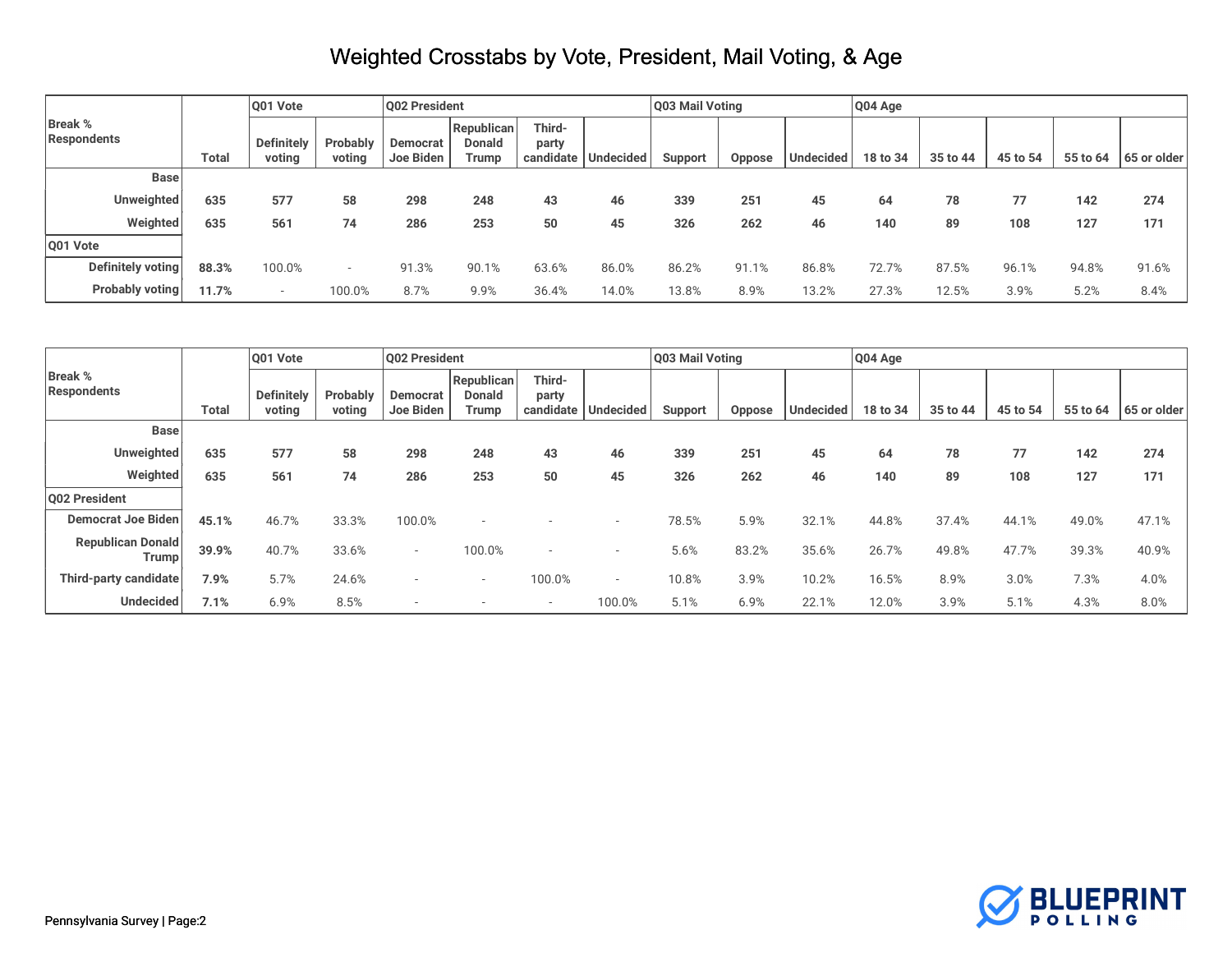|                               |       | Q01 Vote                    |                    | Q02 President         |                                      |                 |                       | Q03 Mail Voting          |        |           | Q04 Age  |          |          |          |             |
|-------------------------------|-------|-----------------------------|--------------------|-----------------------|--------------------------------------|-----------------|-----------------------|--------------------------|--------|-----------|----------|----------|----------|----------|-------------|
| <b>Break %</b><br>Respondents | Total | <b>Definitely</b><br>voting | Probably<br>voting | Democrat<br>Joe Biden | Republican<br><b>Donald</b><br>Trump | Third-<br>party | candidate   Undecided | Support                  | Oppose | Undecided | 18 to 34 | 35 to 44 | 45 to 54 | 55 to 64 | 65 or older |
| Base                          |       |                             |                    |                       |                                      |                 |                       |                          |        |           |          |          |          |          |             |
| <b>Unweighted</b>             | 635   | 577                         | 58                 | 298                   | 248                                  | 43              | 46                    | 339                      | 251    | 45        | 64       | 78       | 77       | 142      | 274         |
| Weighted                      | 635   | 561                         | 74                 | 286                   | 253                                  | 50              | 45                    | 326                      | 262    | 46        | 140      | 89       | 108      | 127      | 171         |
| Q03 Mail Voting               |       |                             |                    |                       |                                      |                 |                       |                          |        |           |          |          |          |          |             |
| <b>Support</b>                | 51.4% | 50.2%                       | 60.6%              | 89.4%                 | 7.2%                                 | 70.2%           | 37.0%                 | 100.0%                   |        |           | 59.7%    | 38.1%    | 47.0%    | 53.3%    | 53.0%       |
| Oppose                        | 41.3% | 42.7%                       | 31.3%              | 5.4%                  | 86.3%                                | 20.5%           | 40.4%                 | $\overline{\phantom{a}}$ | 100.0% |           | 33.2%    | 53.7%    | 42.4%    | 43.6%    | 39.2%       |
| <b>Undecided</b>              | 7.3%  | 7.1%                        | 8.2%               | 5.2%                  | 6.5%                                 | 9.4%            | 22.6%                 |                          |        | 100.0%    | 7.1%     | 8.2%     | 10.6%    | 3.1%     | 7.8%        |

|                               |       | 001 Vote                    |                    | Q02 President                |                                      |                              |                  | Q03 Mail Voting |        |                  | Q04 Age                  |                          |                          |                          |                          |
|-------------------------------|-------|-----------------------------|--------------------|------------------------------|--------------------------------------|------------------------------|------------------|-----------------|--------|------------------|--------------------------|--------------------------|--------------------------|--------------------------|--------------------------|
| <b>Break %</b><br>Respondents | Total | <b>Definitely</b><br>voting | Probably<br>voting | <b>Democrat</b><br>Joe Biden | Republican<br><b>Donald</b><br>Trump | Third-<br>party<br>candidate | <b>Undecided</b> | Support         | Oppose | <b>Undecided</b> | 18 to 34                 | 35 to 44                 | 45 to 54                 | 55 to 64                 | 65 or older              |
| <b>Base</b>                   |       |                             |                    |                              |                                      |                              |                  |                 |        |                  |                          |                          |                          |                          |                          |
| Unweighted                    | 635   | 577                         | 58                 | 298                          | 248                                  | 43                           | 46               | 339             | 251    | 45               | 64                       | 78                       | 77                       | 142                      | 274                      |
| Weighted                      | 635   | 561                         | 74                 | 286                          | 253                                  | 50                           | 45               | 326             | 262    | 46               | 140                      | 89                       | 108                      | 127                      | 171                      |
| Q04 Age                       |       |                             |                    |                              |                                      |                              |                  |                 |        |                  |                          |                          |                          |                          |                          |
| 18 to 34                      | 22.0% | 18.1%                       | 51.2%              | 21.9%                        | 14.7%                                | 45.7%                        | 37.4%            | 25.5%           | 17.7%  | 21.6%            | 100.0%                   |                          |                          |                          |                          |
| 35 to 44                      | 14.0% | 13.9%                       | 14.9%              | 11.6%                        | 17.5%                                | 15.8%                        | 7.8%             | 10.4%           | 18.2%  | 15.9%            | $\overline{\phantom{a}}$ | 100.0%                   |                          |                          |                          |
| 45 to 54                      | 17.0% | 18.5%                       | 5.6%               | 16.6%                        | 20.4%                                | 6.5%                         | 12.3%            | 15.5%           | 17.4%  | 24.8%            |                          | $\overline{\phantom{a}}$ | 100.0%                   | $\overline{\phantom{a}}$ |                          |
| 55 to 64                      | 20.0% | 21.5%                       | 9.0%               | 21.7%                        | 19.7%                                | 18.5%                        | 12.0%            | 20.7%           | 21.1%  | 8.6%             |                          |                          | $\overline{\phantom{a}}$ | 100.0%                   | $\overline{\phantom{a}}$ |
| 65 or older                   | 27.0% | 28.0%                       | 19.3%              | 28.2%                        | 27.7%                                | 13.5%                        | 30.5%            | 27.8%           | 25.6%  | 29.0%            | $\overline{\phantom{a}}$ |                          | $\overline{\phantom{a}}$ | $\overline{\phantom{a}}$ | 100.0%                   |

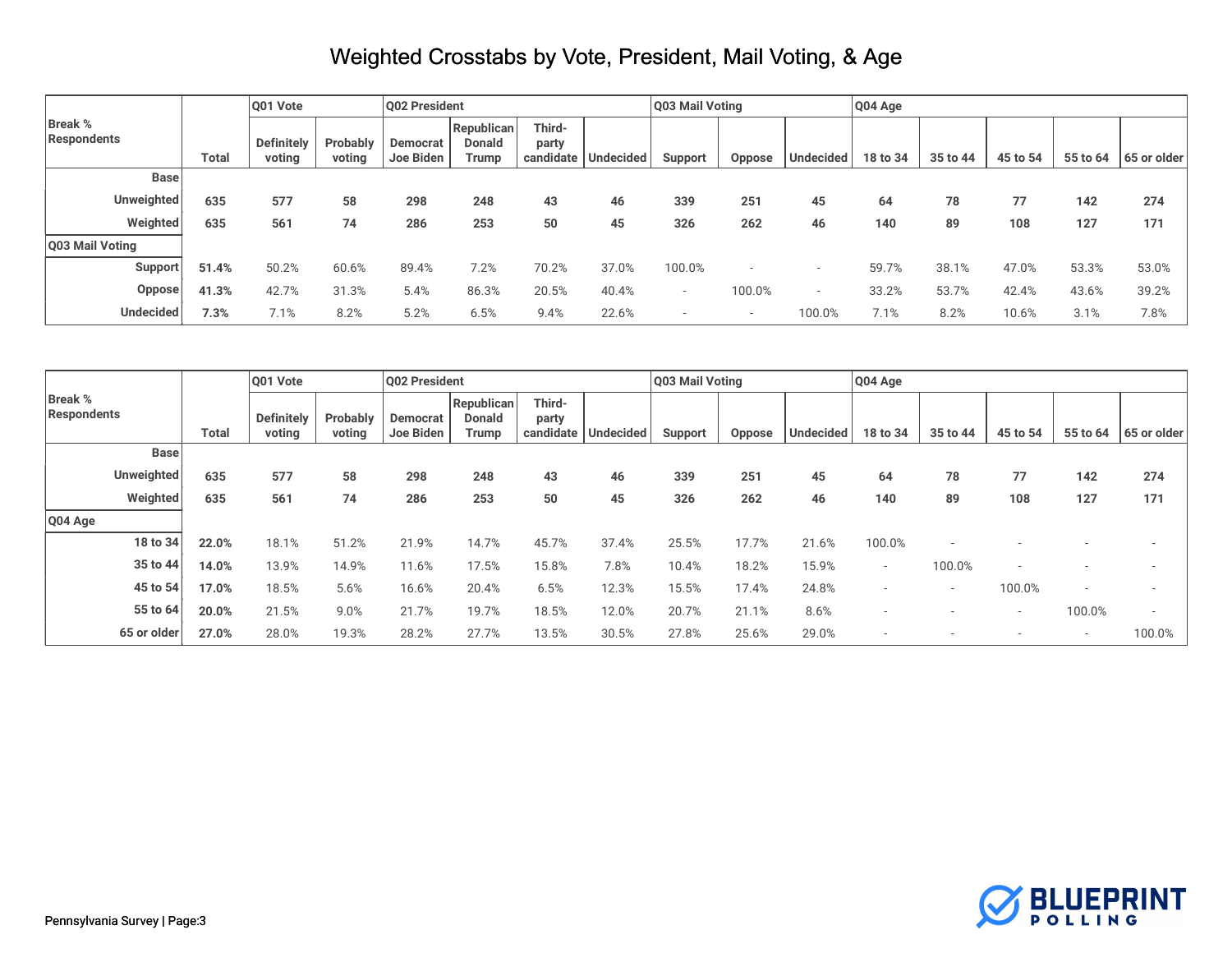|                               |              | Q01 Vote                    |                    | Q02 President         |                                             |                              |                  | Q03 Mail Voting |        |           | Q04 Age  |          |          |          |             |
|-------------------------------|--------------|-----------------------------|--------------------|-----------------------|---------------------------------------------|------------------------------|------------------|-----------------|--------|-----------|----------|----------|----------|----------|-------------|
| <b>Break %</b><br>Respondents | <b>Total</b> | <b>Definitely</b><br>voting | Probably<br>voting | Democrat<br>Joe Biden | <b>Republican</b><br><b>Donald</b><br>Trump | Third-<br>party<br>candidate | <b>Undecided</b> | Support         | Oppose | Undecided | 18 to 34 | 35 to 44 | 45 to 54 | 55 to 64 | 65 or older |
| <b>Base</b>                   |              |                             |                    |                       |                                             |                              |                  |                 |        |           |          |          |          |          |             |
| <b>Unweighted</b>             | 635          | 577                         | 58                 | 298                   | 248                                         | 43                           | 46               | 339             | 251    | 45        | 64       | 78       | 77       | 142      | 274         |
| Weighted                      | 635          | 561                         | 74                 | 286                   | 253                                         | 50                           | 45               | 326             | 262    | 46        | 140      | 89       | 108      | 127      | 171         |
| Q05 Gender                    |              |                             |                    |                       |                                             |                              |                  |                 |        |           |          |          |          |          |             |
| Female                        | 52.0%        | 49.9%                       | 67.5%              | 57.7%                 | 45.5%                                       | 56.2%                        | 47.4%            | 58.5%           | 41.9%  | 63.5%     | 57.9%    | 50.9%    | 40.4%    | 45.2%    | 60.1%       |
| Male                          | 46.0%        | 47.8%                       | 32.5%              | 39.9%                 | 52.9%                                       | 42.4%                        | 49.9%            | 39.4%           | 55.8%  | 36.5%     | 41.2%    | 42.7%    | 57.0%    | 53.9%    | 38.8%       |
| Non-binary                    | 2.0%         | 2.3%                        |                    | 2.4%                  | 1.6%                                        | 1.4%                         | 2.8%             | 2.1%            | 2.2%   |           | 0.9%     | 6.3%     | 2.6%     | 0.9%     | 1.1%        |

|                                      |              | Q01 Vote                    |                    | Q02 President         |                                             |                 |                     | Q03 Mail Voting |               |                          | Q04 Age  |                          |          |          |             |
|--------------------------------------|--------------|-----------------------------|--------------------|-----------------------|---------------------------------------------|-----------------|---------------------|-----------------|---------------|--------------------------|----------|--------------------------|----------|----------|-------------|
| <b>Break %</b><br><b>Respondents</b> | <b>Total</b> | <b>Definitely</b><br>voting | Probably<br>voting | Democrat<br>Joe Biden | Republican<br><b>Donald</b><br><b>Trump</b> | Third-<br>party | candidate Undecided | Support         | <b>Oppose</b> | <b>Undecided</b>         | 18 to 34 | 35 to 44                 | 45 to 54 | 55 to 64 | 65 or older |
| <b>Base</b>                          |              |                             |                    |                       |                                             |                 |                     |                 |               |                          |          |                          |          |          |             |
| Unweighted                           | 635          | 577                         | 58                 | 298                   | 248                                         | 43              | 46                  | 339             | 251           | 45                       | 64       | 78                       | 77       | 142      | 274         |
| Weighted                             | 635          | 561                         | 74                 | 286                   | 253                                         | 50              | 45                  | 326             | 262           | 46                       | 140      | 89                       | 108      | 127      | 171         |
| Q06 Ethnicity                        |              |                             |                    |                       |                                             |                 |                     |                 |               |                          |          |                          |          |          |             |
| African American or<br><b>Black</b>  | 8.0%         | 7.7%                        | 10.0%              | 14.5%                 | 2.6%                                        | 1.4%            | 4.5%                | 10.4%           | 2.9%          | 20.1%                    | 12.7%    | 4.3%                     | 8.4%     | 8.5%     | 5.5%        |
| <b>Asian American</b>                | 2.0%         | 2.0%                        | 2.3%               | 2.9%                  | 1.5%                                        | 1.0%            |                     | 3.2%            | 0.8%          | $\overline{\phantom{a}}$ | 4.0%     | 3.2%                     | 1.2%     | 0.9%     | 1.0%        |
| <b>Caucasian or White</b>            | 81.0%        | 82.3%                       | 71.5%              | 74.6%                 | 89.5%                                       | 72.7%           | 83.6%               | 78.3%           | 87.6%         | 62.1%                    | 64.0%    | 84.3%                    | 79.9%    | 85.1%    | 90.8%       |
| <b>Hispanic or Latino</b>            | 5.0%         | 4.2%                        | 11.0%              | 4.8%                  | 3.8%                                        | 16.3%           |                     | 4.3%            | 5.0%          | 10.0%                    | 13.1%    | $\overline{\phantom{a}}$ | 7.3%     | 2.7%     | 1.3%        |
| Mixed race                           | 2.0%         | 2.0%                        | 1.9%               | 1.7%                  | 1.2%                                        | 7.3%            | 2.8%                | 2.0%            | 2.2%          | 0.8%                     | 3.9%     | 4.2%                     | 1.4%     | 1.0%     | 0.4%        |
| Other                                | 2.0%         | 1.8%                        | 3.3%               | 1.5%                  | 1.4%                                        | 1.3%            | 9.2%                | 1.7%            | 1.5%          | 6.9%                     | 2.3%     | 4.0%                     | 1.7%     | 1.8%     | 1.0%        |

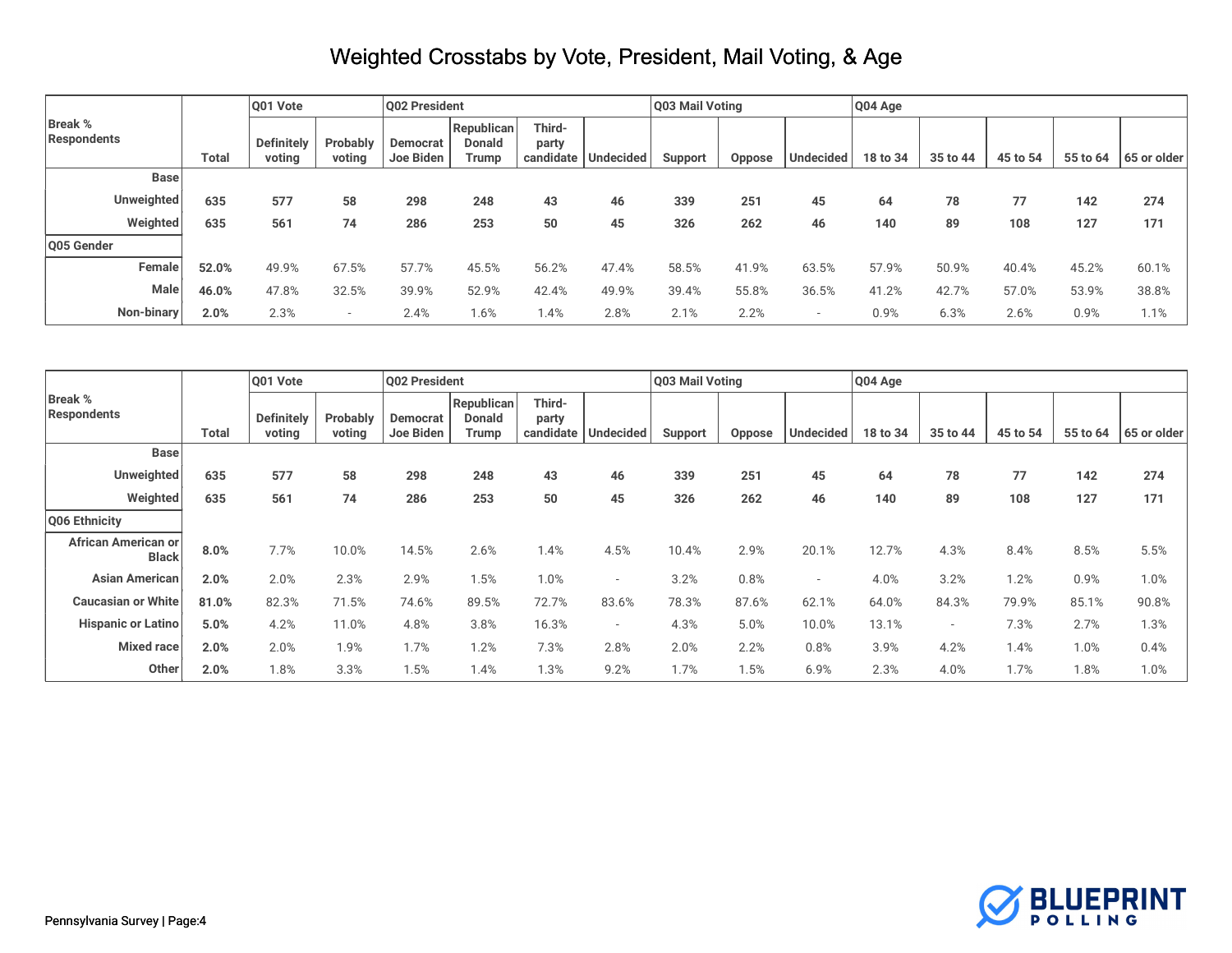|                               |              | O01 Vote                    |                    | Q02 President                |                                      |                 |                       | Q03 Mail Voting |        |                  | Q04 Age  |          |          |          |             |
|-------------------------------|--------------|-----------------------------|--------------------|------------------------------|--------------------------------------|-----------------|-----------------------|-----------------|--------|------------------|----------|----------|----------|----------|-------------|
| <b>Break %</b><br>Respondents | <b>Total</b> | <b>Definitely</b><br>voting | Probably<br>voting | <b>Democrat</b><br>Joe Biden | Republican<br><b>Donald</b><br>Trump | Third-<br>party | candidate   Undecided | Support         | Oppose | <b>Undecided</b> | 18 to 34 | 35 to 44 | 45 to 54 | 55 to 64 | 65 or older |
| <b>Base</b>                   |              |                             |                    |                              |                                      |                 |                       |                 |        |                  |          |          |          |          |             |
| <b>Unweighted</b>             | 635          | 577                         | 58                 | 298                          | 248                                  | 43              | 46                    | 339             | 251    | 45               | 64       | 78       | 77       | 142      | 274         |
| Weighted                      | 635          | 561                         | 74                 | 286                          | 253                                  | 50              | 45                    | 326             | 262    | 46               | 140      | 89       | 108      | 127      | 171         |
| Q07 Party                     |              |                             |                    |                              |                                      |                 |                       |                 |        |                  |          |          |          |          |             |
| <b>Strong Democrat</b>        | 28.4%        | 30.3%                       | 13.5%              | 56.5%                        | 1.3%                                 | 4.0%            | 28.7%                 | 48.6%           | 3.4%   | 27.4%            | 20.4%    | 23.3%    | 26.0%    | 38.0%    | 31.9%       |
| Lean Democrat                 | 14.4%        | 14.2%                       | 16.2%              | 22.1%                        | 6.4%                                 | 18.4%           | 6.4%                  | 20.7%           | 4.9%   | 24.5%            | 20.4%    | 11.7%    | 20.9%    | 9.2%     | 10.7%       |
| Independent                   | 21.3%        | 19.4%                       | 35.8%              | 17.7%                        | 14.7%                                | 64.7%           | 33.3%                 | 21.7%           | 22.3%  | 13.6%            | 39.0%    | 26.2%    | 11.8%    | 15.9%    | 14.4%       |
| Lean Republican               | 11.8%        | 10.7%                       | 20.7%              | 2.0%                         | 21.6%                                | 7.0%            | 25.5%                 | 4.8%            | 20.2%  | 14.3%            | 9.8%     | 17.4%    | 13.0%    | 9.8%     | 11.4%       |
| <b>Strong Republican</b>      | 24.0%        | 25.4%                       | 13.8%              | 1.8%                         | 55.9%                                | 6.0%            | 6.2%                  | 4.3%            | 49.2%  | 20.3%            | 10.5%    | 21.3%    | 28.2%    | 27.0%    | 31.6%       |

|                               |              | O01 Vote                    |                    | Q02 President                |                                      |                 |                       | Q03 Mail Voting |               |                  | Q04 Age  |          |          |          |             |
|-------------------------------|--------------|-----------------------------|--------------------|------------------------------|--------------------------------------|-----------------|-----------------------|-----------------|---------------|------------------|----------|----------|----------|----------|-------------|
| <b>Break %</b><br>Respondents | <b>Total</b> | <b>Definitely</b><br>voting | Probably<br>voting | <b>Democrat</b><br>Joe Biden | Republican<br><b>Donald</b><br>Trump | Third-<br>party | candidate   Undecided | <b>Support</b>  | <b>Oppose</b> | <b>Undecided</b> | 18 to 34 | 35 to 44 | 45 to 54 | 55 to 64 | 65 or older |
| <b>Base</b>                   |              |                             |                    |                              |                                      |                 |                       |                 |               |                  |          |          |          |          |             |
| <b>Unweighted</b>             | 635          | 577                         | 58                 | 298                          | 248                                  | 43              | 46                    | 339             | 251           | 45               | 64       | 78       | 77       | 142      | 274         |
| Weighted                      | 635          | 561                         | 74                 | 286                          | 253                                  | 50              | 45                    | 326             | 262           | 46               | 140      | 89       | 108      | 127      | 171         |
| Q08 Education                 |              |                             |                    |                              |                                      |                 |                       |                 |               |                  |          |          |          |          |             |
| High school or less           | 33.0%        | 31.6%                       | 43.7%              | 30.1%                        | 36.4%                                | 31.5%           | 34.2%                 | 27.1%           | 37.5%         | 49.4%            | 25.3%    | 17.9%    | 35.5%    | 32.6%    | 45.9%       |
| Some college                  | 27.0%        | 25.5%                       | 37.9%              | 24.2%                        | 30.0%                                | 27.0%           | 27.6%                 | 25.8%           | 28.9%         | 25.0%            | 32.3%    | 27.9%    | 19.0%    | 29.0%    | 25.8%       |
| Four-year degree              | 29.0%        | 31.3%                       | 11.6%              | 34.3%                        | 25.0%                                | 22.7%           | 25.0%                 | 34.1%           | 24.2%         | 20.0%            | 34.3%    | 38.4%    | 33.7%    | 24.8%    | 20.0%       |
| Advanced degree               | 11.0%        | 11.6%                       | 6.8%               | 11.4%                        | 8.6%                                 | 18.8%           | 13.2%                 | 13.0%           | 9.4%          | 5.6%             | 8.1%     | 15.8%    | 11.8%    | 13.6%    | 8.4%        |

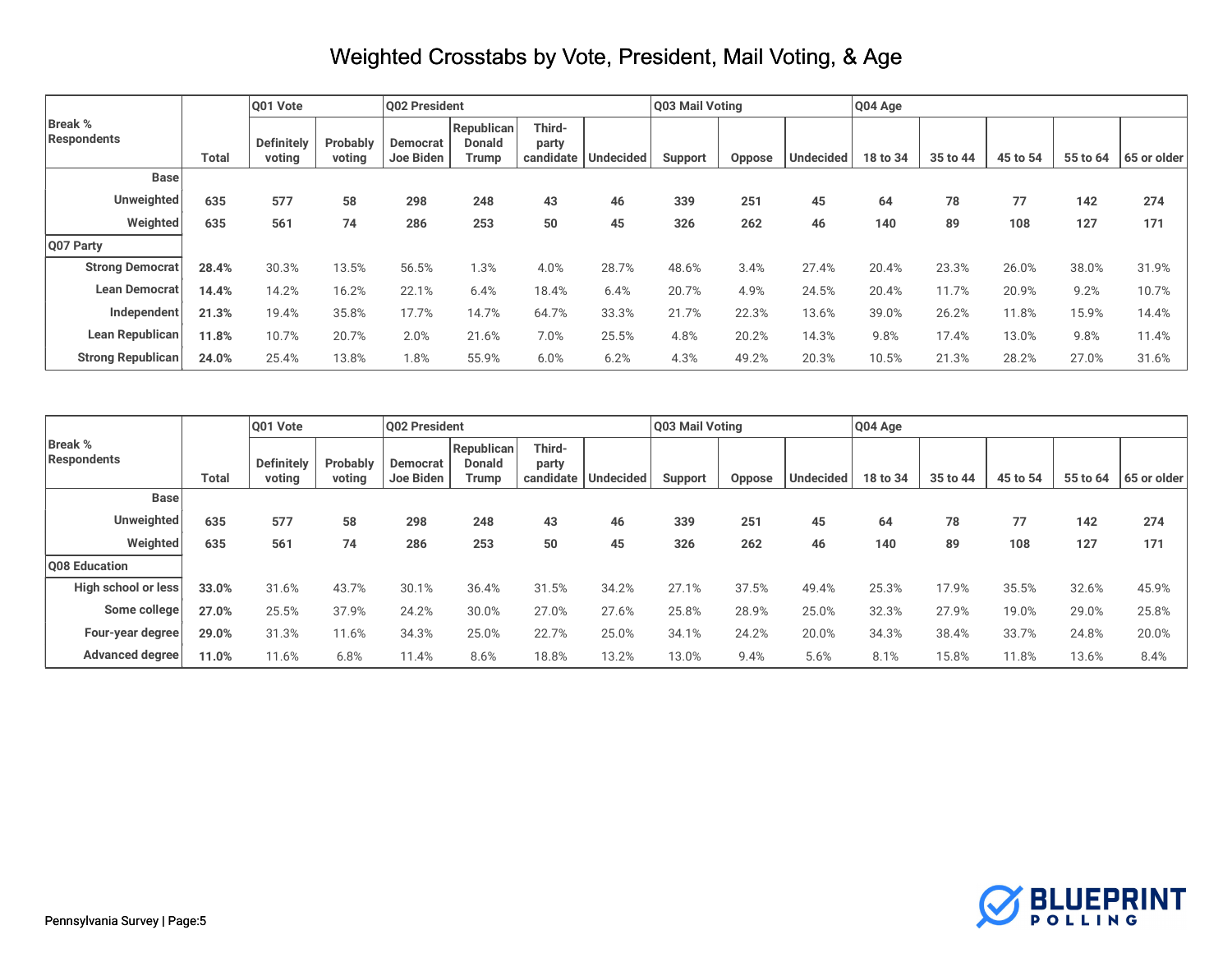|                               |       | Q05 Gender |       |            | Q06 Ethnicity                          |                   |                       |                              |                   |       | Q07c Party |       |       | Q08c Education                         |         |
|-------------------------------|-------|------------|-------|------------|----------------------------------------|-------------------|-----------------------|------------------------------|-------------------|-------|------------|-------|-------|----------------------------------------|---------|
| <b>Break %</b><br>Respondents | Total | Female     | Male  | Non-binary | African<br>American or<br><b>Black</b> | Asian<br>American | Caucasian<br>or White | <b>Hispanic or</b><br>Latino | <b>Mixed race</b> | Other | Democrat   |       |       | Republican   Independent   Non-college | College |
| <b>Base</b>                   |       |            |       |            |                                        |                   |                       |                              |                   |       |            |       |       |                                        |         |
| Unweighted                    | 635   | 324        | 300   | 11         | 57                                     |                   | 517                   |                              | 13                | 31    | 279        | 238   | 118   | 356                                    | 279     |
| Weighted                      | 635   | 330        | 292   | 13         | 5                                      |                   | 514                   | 32                           | 13                | 13    | 272        | 228   | 135   | 381                                    | 254     |
| Q01 Vote                      |       |            |       |            |                                        |                   |                       |                              |                   |       |            |       |       |                                        |         |
| Definitely voting             | 88.3% | 84.8%      | 91.7% | 100.0%     | 85.3%                                  | 86.3%             | 89.6%                 | 74.2%                        | 89.0%             | 80.9% | 91.9%      | 88.7% | 80.3% | 84.0%                                  | 94.6%   |
| Probably voting               | 11.7% | 15.2%      | 8.3%  |            | 14.7%                                  | 13.7%             | 10.4%                 | 25.8%                        | 11.0%             | 19.1% | 8.1%       | 11.3% | 19.7% | 16.0%                                  | 5.4%    |

|                                      |       | Q05 Gender |       |            | Q06 Ethnicity                          |                   |                       |                              |                   |       | Q07c Party |       |       | Q08c Education                     |         |
|--------------------------------------|-------|------------|-------|------------|----------------------------------------|-------------------|-----------------------|------------------------------|-------------------|-------|------------|-------|-------|------------------------------------|---------|
| <b>Break %</b><br><b>Respondents</b> | Total | Female     | Male  | Non-binary | African<br>American or<br><b>Black</b> | Asian<br>American | Caucasian<br>or White | <b>Hispanic or</b><br>Latino | <b>Mixed race</b> | Other | Democrat   |       |       | Republican Independent Non-college | College |
| <b>Base</b>                          |       |            |       |            |                                        |                   |                       |                              |                   |       |            |       |       |                                    |         |
| Unweighted                           | 635   | 324        | 300   | 11         | 57                                     |                   | 517                   |                              | 13                | 31    | 279        | 238   | 118   | 356                                | 279     |
| Weighted                             | 635   | 330        | 292   | 13         | 51                                     | 13                | 514                   | 32                           | 13                | 13    | 272        | 228   | 135   | 381                                | 254     |
| Q02 President                        |       |            |       |            |                                        |                   |                       |                              |                   |       |            |       |       |                                    |         |
| <b>Democrat Joe Biden</b>            | 45.1% | 50.1%      | 39.1% | 53.5%      | 81.5%                                  | 66.4%             | 41.5%                 | 43.7%                        | 37.4%             | 34.5% | 82.8%      | 4.7%  | 37.3% | 40.8%                              | 51.6%   |
| <b>Republican Donald</b><br>Trump    | 39.9% | 34.9%      | 45.9% | 31.1%      | 13.2%                                  | 29.5%             | 44.0%                 | 30.5%                        | 23.8%             | 27.7% | 7.2%       | 86.2% | 27.6% | 44.1%                              | 33.5%   |
| Third-party candidate                | 7.9%  | 8.6%       | 7.3%  | 5.6%       | 1.4%                                   | 4.1%              | 7.1%                  | 25.8%                        | 29.0%             | 5.2%  | 4.1%       | 2.9%  | 24.0% | 7.7%                               | 8.2%    |
| Undecided                            | 7.1%  | 6.5%       | 7.7%  | 9.8%       | 3.9%                                   |                   | 7.3%                  |                              | 9.8%              | 32.6% | 5.8%       | 6.3%  | 11.1% | 7.3%                               | 6.8%    |

|                               |       | Q05 Gender |          |                | Q06 Ethnicity                          |                   |                       |                              |                   |       | Q07c Party |            |       | Q08c Education          |         |
|-------------------------------|-------|------------|----------|----------------|----------------------------------------|-------------------|-----------------------|------------------------------|-------------------|-------|------------|------------|-------|-------------------------|---------|
| <b>Break %</b><br>Respondents | Total | Female     | Male     | Non-binary     | African<br>American or<br><b>Black</b> | Asian<br>American | Caucasian<br>or White | <b>Hispanic or</b><br>Latino | <b>Mixed race</b> | Other | Democrat   | Republican |       | Independent Non-college | College |
| <b>Base</b>                   |       |            |          |                |                                        |                   |                       |                              |                   |       |            |            |       |                         |         |
| Unweighted                    | 635   | 324        | 300      | 11             | 57                                     |                   | 517                   |                              | 13                | 31    | 279        | 238        | 118   | 356                     | 279     |
| Weighted                      | 635   | 330        | 292      | 13             | 5 <sup>1</sup>                         |                   | 514                   | 32                           | 13                | 13    | 272        | 228        | 135   | 381                     | 254     |
| Q03 Mail Voting               |       |            |          |                |                                        |                   |                       |                              |                   |       |            |            |       |                         |         |
| Support                       | 51.4% | 57.8%      | $44.1\%$ | 53.5%          | 67.0%                                  | 83.5%             | 49.7%                 | 44.0%                        | 52.6%             | 43.0% | 83.2%      | 13.0%      | 52.2% | 45.3%                   | 60.6%   |
| <b>Oppose</b>                 | 41.3% | 33.3%      | 50.2%    | 46.5%          | 14.7%                                  | 16.5%             | 44.7%                 | 41.4%                        | 44.5%             | 31.9% | 8.0%       | 80.0%      | 43.2% | 45.7%                   | 34.7%   |
| Undecided                     | 7.3%  | 8.9%       | 5.8%     | $\overline{a}$ | 18.3%                                  |                   | 5.6%                  | 14.6%                        | 2.9%              | 25.1% | 8.8%       | 7.0%       | 4.6%  | 9.0%                    | 4.7%    |

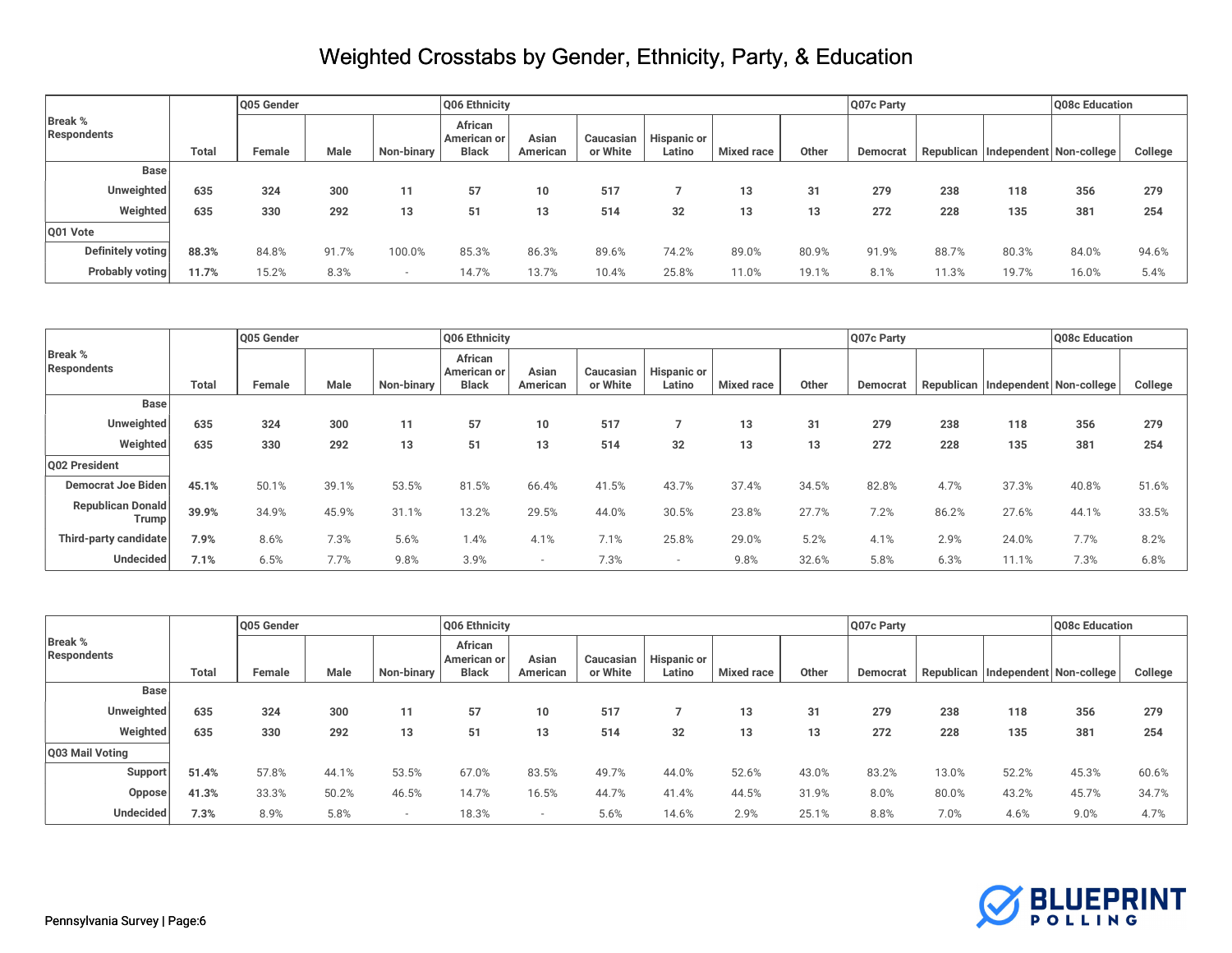|                               |             |              | Q05 Gender |       |            | Q06 Ethnicity          |          |           |                    |                   |       | Q07c Party |       |       | Q08c Education                         |         |
|-------------------------------|-------------|--------------|------------|-------|------------|------------------------|----------|-----------|--------------------|-------------------|-------|------------|-------|-------|----------------------------------------|---------|
| <b>Break %</b><br>Respondents |             |              |            |       |            | African<br>American or | Asian    | Caucasian | <b>Hispanic or</b> |                   |       |            |       |       |                                        |         |
|                               |             | <b>Total</b> | Female     | Male  | Non-binary | <b>Black</b>           | American | or White  | Latino             | <b>Mixed race</b> | Other | Democrat   |       |       | Republican   Independent   Non-college | College |
|                               | <b>Base</b> |              |            |       |            |                        |          |           |                    |                   |       |            |       |       |                                        |         |
|                               | Unweighted  | 635          | 324        | 300   | 11         | 57                     |          | 517       |                    | 13                | 31    | 279        | 238   | 118   | 356                                    | 279     |
|                               | Weighted    | 635          | 330        | 292   | 13         | 51                     | 13       | 514       | 32                 | 13                | 13    | 272        | 228   | 135   | 381                                    | 254     |
| Q04 Age                       |             |              |            |       |            |                        |          |           |                    |                   |       |            |       |       |                                        |         |
|                               | 18 to 34    | 22.0%        | 24.5%      | 19.7% | 9.8%       | 34.8%                  | 44.3%    | 17.4%     | 57.4%              | 43.3%             | 25.4% | 21.0%      | 12.4% | 40.2% | 21.1%                                  | 23.3%   |
|                               | 35 to 44    | 14.0%        | 13.7%      | 13.0% | 44.4%      | 7.5%                   | 22.2%    | 14.6%     |                    | 29.1%             | 28.3% | 11.5%      | 15.1% | 17.2% | 10.7%                                  | 19.0%   |
|                               | 45 to 54    | 17.0%        | 13.2%      | 21.1% | 22.4%      | 17.9%                  | 10.5%    | 16.8%     | 24.9%              | 11.9%             | 14.6% | 18.6%      | 19.6% | 9.4%  | 15.4%                                  | 19.3%   |
|                               | 55 to 64    | 20.0%        | 17.4%      | 23.4% | 8.7%       | 21.1%                  | 9.2%     | 21.0%     | 10.9%              | 9.9%              | 18.0% | 22.1%      | 20.5% | 15.0% | 20.5%                                  | 19.2%   |
|                               | 65 or older | 27.0%        | 31.2%      | 22.8% | 14.8%      | 18.6%                  | 13.7%    | 30.3%     | 6.8%               | 5.8%              | 13.6% | 26.9%      | 32.3% | 18.3% | 32.2%                                  | 19.1%   |

|                                      |              | Q05 Gender |        |            | Q06 Ethnicity<br>Q07c Party            |                   |                       |                              |                   |       |          |       | Q08c Education |                                        |         |
|--------------------------------------|--------------|------------|--------|------------|----------------------------------------|-------------------|-----------------------|------------------------------|-------------------|-------|----------|-------|----------------|----------------------------------------|---------|
| <b>Break %</b><br><b>Respondents</b> | <b>Total</b> | Female     | Male   | Non-binary | African<br>American or<br><b>Black</b> | Asian<br>American | Caucasian<br>or White | <b>Hispanic or</b><br>Latino | <b>Mixed race</b> | Other | Democrat |       |                | Republican   Independent   Non-college | College |
| <b>Base</b>                          |              |            |        |            |                                        |                   |                       |                              |                   |       |          |       |                |                                        |         |
| Unweighted                           | 635          | 324        | 300    | 11         | 57                                     |                   | 517                   |                              | 13                | 31    | 279      | 238   | 118            | 356                                    | 279     |
| Weighted                             | 635          | 330        | 292    | 13         | 51                                     | 13                | 514                   | 32                           | 13                | 13    | 272      | 228   | 135            | 381                                    | 254     |
| Q05 Gender                           |              |            |        |            |                                        |                   |                       |                              |                   |       |          |       |                |                                        |         |
| Female                               | 52.0%        | 100.0%     |        |            | 53.0%                                  | 70.9%             | 51.4%                 | 61.7%                        | 39.6%             | 40.7% | 59.8%    | 46.7% | 45.2%          | 50.1%                                  | 54.8%   |
| Male                                 | 46.0%        |            | 100.0% | $\sim$     | 47.0%                                  | 16.6%             | 47.3%                 | 38.3%                        | 35.0%             | 49.7% | 37.7%    | 51.2% | 53.9%          | 48.3%                                  | 42.6%   |
| Non-binary                           | 2.0%         |            |        | 100.0%     |                                        | 12.4%             | 1.3%                  |                              | 25.4%             | 9.6%  | 2.5%     | 2.1%  | 0.8%           | 1.6%                                   | 2.6%    |

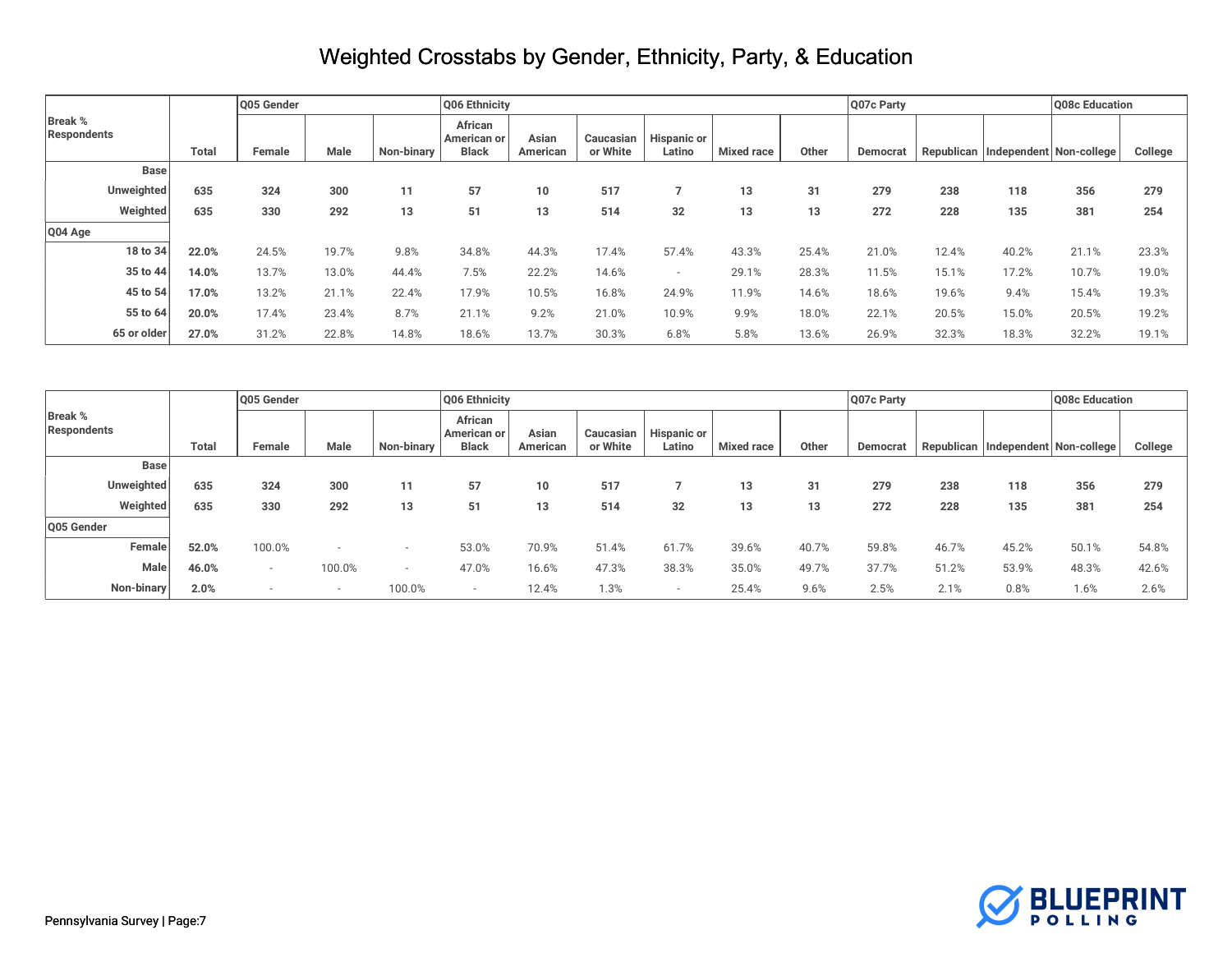| <b>Break %</b><br><b>Respondents</b> |              | Q05 Gender |       |            | Q06 Ethnicity                          |                   |                          |                              | Q07c Party        |                          | Q08c Education |       |                |                                        |         |
|--------------------------------------|--------------|------------|-------|------------|----------------------------------------|-------------------|--------------------------|------------------------------|-------------------|--------------------------|----------------|-------|----------------|----------------------------------------|---------|
|                                      | <b>Total</b> | Female     | Male  | Non-binary | African<br>American or<br><b>Black</b> | Asian<br>American | Caucasian<br>or White    | <b>Hispanic or</b><br>Latino | <b>Mixed race</b> | Other                    | Democrat       |       |                | Republican   Independent   Non-college | College |
| <b>Base</b>                          |              |            |       |            |                                        |                   |                          |                              |                   |                          |                |       |                |                                        |         |
| Unweighted                           | 635          | 324        | 300   | 11         | 57                                     | 10                | 517                      |                              | 13                | 31                       | 279            | 238   | 118            | 356                                    | 279     |
| Weighted                             | 635          | 330        | 292   | 13         | 51                                     | 13                | 514                      | 32                           | 13                | 13                       | 272            | 228   | 135            | 381                                    | 254     |
| Q06 Ethnicity                        |              |            |       |            |                                        |                   |                          |                              |                   |                          |                |       |                |                                        |         |
| African American or<br><b>Black</b>  | 8.0%         | 8.2%       | 8.2%  | $\sim$     | 100.0%                                 |                   |                          |                              |                   |                          | 15.7%          | 1.5%  | 3.5%           | 8.4%                                   | 7.5%    |
| Asian American                       | 2.0%         | 2.7%       | 0.7%  | 12.4%      | $\sim$                                 | 100.0%            |                          |                              |                   |                          | 4.5%           | 0.2%  | $\overline{a}$ | 1.5%                                   | 2.7%    |
| <b>Caucasian or White</b>            | 81.0%        | 80.1%      | 83.3% | 52.5%      |                                        | $\sim$            | 100.0%                   |                              |                   | $\sim$                   | 74.2%          | 93.7% | 73.2%          | 80.9%                                  | 81.2%   |
| <b>Hispanic or Latino</b>            | 5.0%         | 5.9%       | 4.2%  |            |                                        |                   | $\overline{\phantom{a}}$ | 100.0%                       |                   |                          | 3.0%           | 0.9%  | 15.9%          | 5.9%                                   | 3.6%    |
| Mixed race                           | 2.0%         | 1.5%       | 1.5%  | 25.4%      |                                        |                   |                          | $\overline{\phantom{a}}$     | 100.0%            | $\overline{\phantom{a}}$ | 1.2%           | 1.5%  | 4.3%           | 1.7%                                   | 2.5%    |
| Other                                | 2.0%         | 1.6%       | 2.2%  | 9.6%       |                                        |                   |                          |                              | $\sim$            | 100.0%                   | 1.4%           | 2.1%  | 3.1%           | 1.6%                                   | 2.6%    |

|                                      |              | Q05 Gender |       |            |                                        | Q06 Ethnicity     |                       |                              | Q07c Party        |       | Q08c Education           |       |                                        |       |         |
|--------------------------------------|--------------|------------|-------|------------|----------------------------------------|-------------------|-----------------------|------------------------------|-------------------|-------|--------------------------|-------|----------------------------------------|-------|---------|
| <b>Break %</b><br><b>Respondents</b> | <b>Total</b> | Female     | Male  | Non-binary | African<br>American or<br><b>Black</b> | Asian<br>American | Caucasian<br>or White | <b>Hispanic or</b><br>Latino | <b>Mixed race</b> | Other | Democrat                 |       | Republican   Independent   Non-college |       | College |
| <b>Base</b>                          |              |            |       |            |                                        |                   |                       |                              |                   |       |                          |       |                                        |       |         |
| Unweighted                           | 635          | 324        | 300   | 11         | 57                                     | 10                | 517                   |                              | 13                | 31    | 279                      | 238   | 118                                    | 356   | 279     |
| Weighted                             | 635          | 330        | 292   | 13         | 51                                     | 13                | 514                   | 32                           | 13                | 13    | 272                      | 228   | 135                                    | 381   | 254     |
| Q07 Party                            |              |            |       |            |                                        |                   |                       |                              |                   |       |                          |       |                                        |       |         |
| <b>Strong Democrat</b>               | 28.4%        | 33.2%      | 21.8% | 53.9%      | 67.2%                                  | 65.2%             | 25.1%                 | 10.9%                        | 15.6%             | 23.9% | 66.3%                    |       |                                        | 26.5% | 31.2%   |
| Lean Democrat                        | 14.4%        | 16.0%      | 13.2% | $\sim$     | 16.9%                                  | 30.7%             | 14.1%                 | 14.6%                        | 11.0%             | 5.2%  | 33.7%                    |       |                                        | 12.9% | 16.7%   |
| Independent                          | 21.3%        | 18.6%      | 25.0% | 8.7%       | 9.3%                                   |                   | 19.3%                 | 67.8%                        | 46.1%             | 32.8% |                          |       | 100.0%                                 | 20.9% | 22.0%   |
| Lean Republican                      | 11.8%        | 8.8%       | 14.6% | 29.3%      | 4.4%                                   |                   | 13.5%                 | $\overline{\phantom{a}}$     | 22.7%             | 3.6%  | $\overline{\phantom{a}}$ | 33.0% |                                        | 10.9% | 13.3%   |
| <b>Strong Republican</b>             | 24.0%        | 23.4%      | 25.4% | 8.1%       | 2.2%                                   | 4.1%              | 27.9%                 | 6.8%                         | 4.6%              | 34.6% | $\sim$                   | 67.0% | $\overline{a}$                         | 28.8% | 16.8%   |